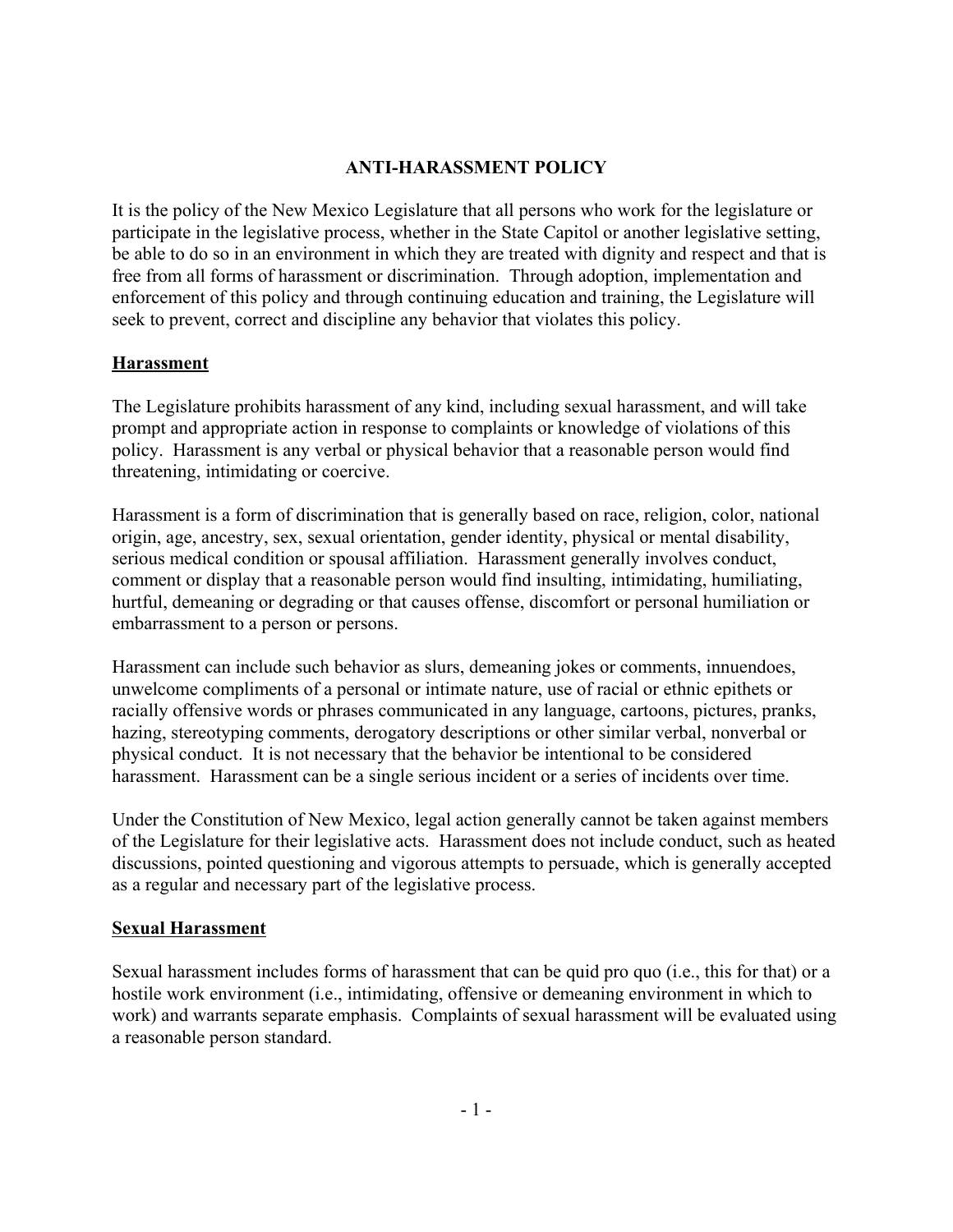Sexual harassment includes unwelcome sexual advances, requests for sexual favors and other verbal, nonverbal or physical conduct of a sexual nature when:

1. submission to such conduct is made, either explicitly or implicitly, a term or condition of a person's employment;

2. submission to or rejection of such conduct by a person is used as the basis for employment decisions affecting that person;

3. submission to or rejection of such conduct by a person is used as the basis for decisions or actions related to the support or opposition of legislation or other legislative processes; or

4. such conduct has the purpose or effect of interfering with a person's work or creating an intimidating, hostile or offensive working environment.

The following are examples of conduct that may constitute sexual harassment under this policy:

Verbal harassment — requests or demands for any type of sexual favor; repeated requests for a date; sexual innuendoes; suggestive comments; use of sexually offensive words or phrases in any language; jokes of a sexual nature; or "kidding", teasing and threats, any of which are unwelcome and sexual in nature.

Nonverbal harassment — distribution or display (including written, hard copy or electronic communications) of any graphic material, such as calendars, posters and cartoons, that is sexual in nature; or insulting sounds, leering, staring, whistling and obscene gestures.

Physical harassment — unwelcome physical contact, such as touching, tickling, pinching, hugging, patting, cornering, kissing, fondling and forced sexual intercourse or assault.

# **Reporting Harassment**

A person who has experienced or observed harassment is strongly encouraged to identify the offensive behavior and advise the offender to stop and to report the harassment as provided in this policy. Legislative staff in supervisory positions have a duty to report harassment as provided in this policy. Early reporting and intervention have proven to be the most effective way to resolve actual or perceived incidents of harassment. Delays in reporting harassment can affect the ability to take appropriate action and resolve the matter. Accordingly, reports of harassment should be made as soon as possible after experiencing or observing the harassment so that prompt and appropriate action can be taken.

A legislative employee with a workplace harassment complaint may pursue the complaint with the U.S. Equal Employment Opportunity Commission and New Mexico's Human Rights Commission as provided by law.

Sexual assault should be reported to law enforcement immediately. **Confidentiality**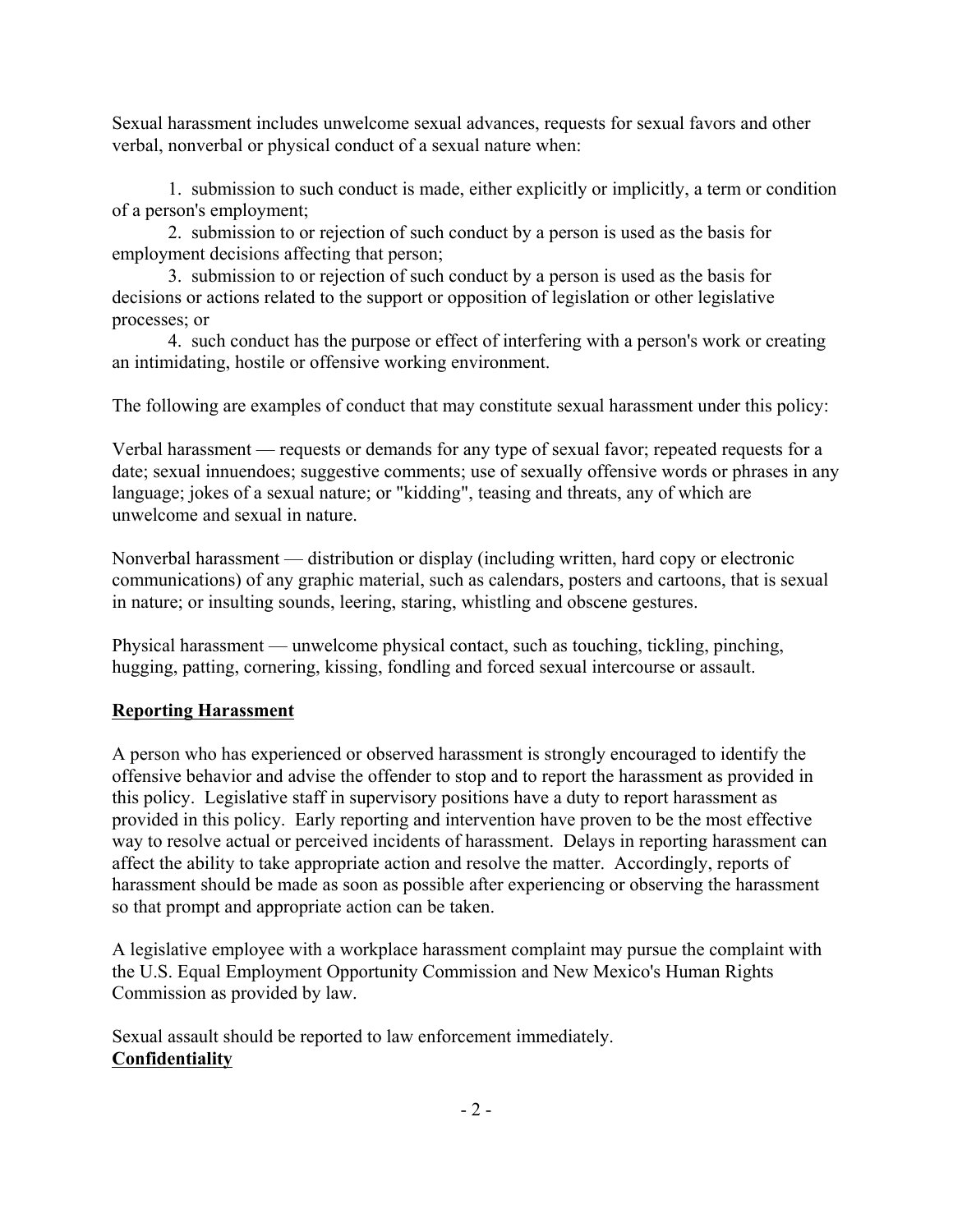A report or complaint of harassment and documents related to any investigation shall be maintained confidentially to the extent possible pursuant to applicable law, rule or policy, including the Inspection of Public Records Act. The expressed wishes of the person reporting or complaining will be considered in the context of the legal obligation to act on the allegations and the right of the respondent to obtain information.

## **No Retaliation**

The Legislature prohibits any retaliation against any person who reports harassment or files a complaint or cooperates as a witness under this policy.

# **Complaint Procedure**

## Complaints against legislative staff

If the person alleged to have violated this policy is a legislative employee or working for the Legislature (including year-round, temporary or contract), the person making a complaint of harassment may report it to the employee's agency director, chief clerk or any legislative staff in a supervisory position. The person receiving the complaint shall promptly cause an investigation to be conducted and may delegate the investigation to a person with appropriate training, including an assistant or deputy director, a deputy chief clerk or outside counsel who is experienced in employment law and in the investigation of claims of harassment. Each complaint shall be investigated promptly, impartially and discreetly. The investigation shall begin within five business days of having received the complaint. The individual responsible for the investigation shall keep the complainant and respondent advised of the status of the investigation, notify them when the investigation is complete and advise them of corrective action to be taken, if any. Disciplinary action against a legislative employee who is found to have violated this policy includes verbal reprimand, written reprimand, suspension or termination. The complainant and the respondent may appeal within 10 calendar days, in which case an individual who is experienced in the investigation of harassment matters and was not involved in the initial investigation will review the investigation to determine if it is satisfactory or if further action is required. A record of each complaint and resolution shall be provided to and maintained by the Legislative Council Service.

## Complaints against a person who is not a legislator or a legislative employee

If the person alleged to have violated this policy is not a legislator or a legislative employee (e.g., a member of the public, a lobbyist or a vendor), the person making the complaint shall report it to an agency director, chief clerk, the Speaker of the House of Representatives, the President Pro Tempore of the Senate, one of the floor leaders of the House or Senate or legislative staff in a supervisory role. The person receiving the complaint shall promptly cause an investigation to be conducted and may delegate the investigation to a person with appropriate training, including an assistant or deputy director, a deputy chief clerk or outside counsel who is experienced in employment law and in the investigation of claims of harassment. Each complaint shall be investigated promptly, impartially and discreetly. The investigation shall begin within five business days of having received the complaint. The individual responsible for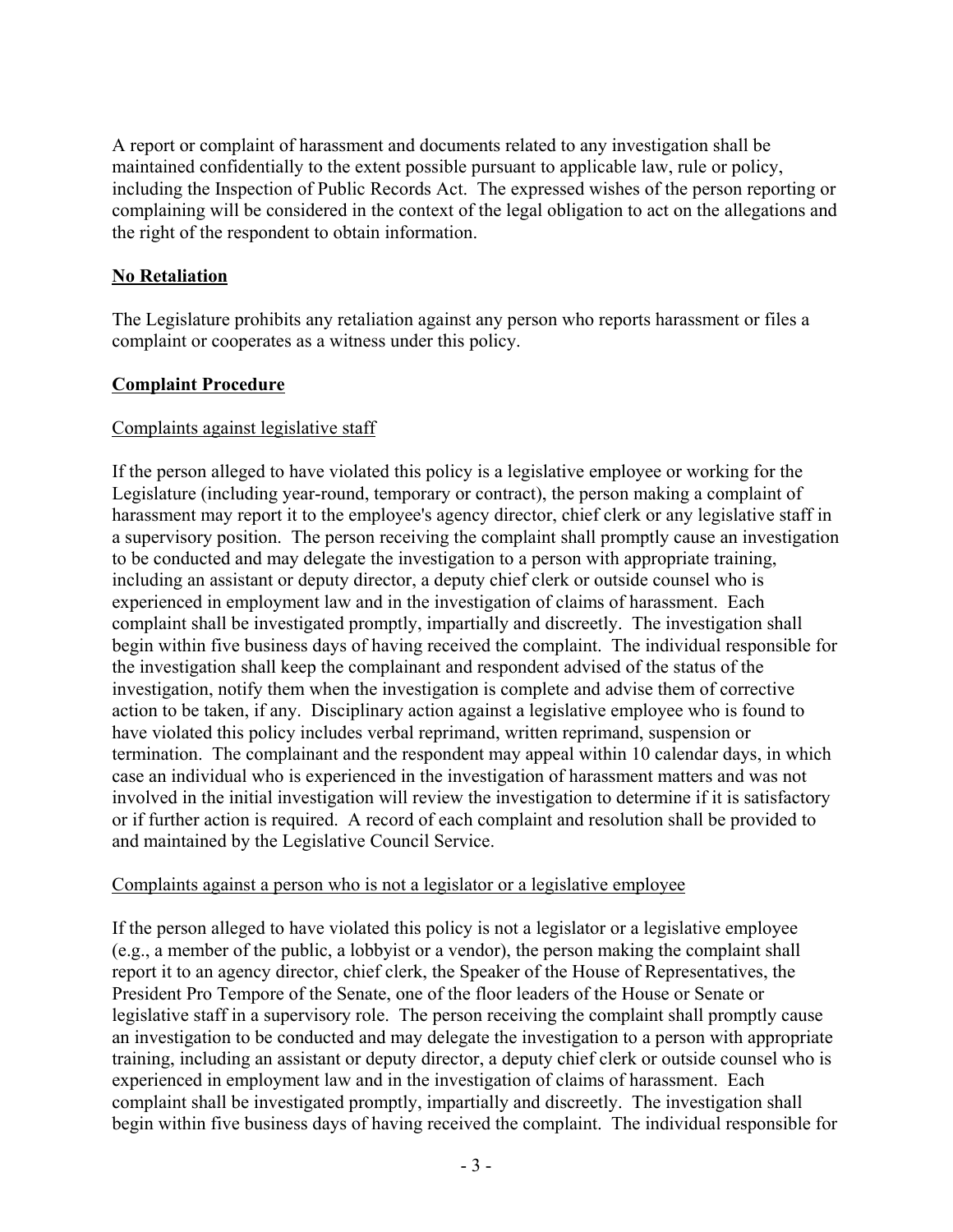the investigation shall keep the complainant and respondent advised of the status of the investigation, notify them when the investigation is complete and advise them of the corrective action to be taken, if any. The complainant and the respondent shall be informed of the results and may appeal within 10 days, in which case an individual who is experienced in the investigation of harassment matters and was not involved in the initial investigation, recommendation or corrective action will review the investigation to determine if it is satisfactory or if further action is required. Disciplinary action against a member of the public who is found to have violated this policy includes any appropriate action authorized by law, including a protective order, removal from or denying access to legislative buildings or activities and notifying the individual's employer or clients. A record of each complaint and resolution shall be maintained by the Legislative Council Service.

#### Complaints against a member of the Legislature

If the person alleged to have violated this policy is a member of the Legislature, and the person making the complaint is a legislative employee or working for the Legislature (including year-round, temporary or contract), the person making the complaint may report it to the employee's agency director, chief clerk or any legislative staff in a supervisory position. If the person making the complaint is anyone other than a legislative employee, the person making the complaint shall report it to the Director of the Legislative Council Service or the chief clerk. If the complaint is against a member of the House, the person receiving the complaint shall report it to the Speaker of the House of Representatives and the floor leaders of the House; if the complaint is against a member of the Senate, the person receiving the complaint shall report it to the President Pro Tempore of the Senate and the floor leaders of the Senate. If the person making the complaint requests that the complaint be resolved informally, the respective legislative leaders shall investigate the complaint, and if the complaint is resolved to the satisfaction of the complainant and respondent, a record of the resolution shall be filed with and maintained by the Legislative Council Service, which shall remain confidential; provided that the record may be considered in a subsequent investigation to establish a pattern of conduct of a respondent. If the complaint is not resolved to the satisfaction of the person making the complaint or the person against whom a complaint is made, or the person making the complaint makes a formal written complaint, the respective legislative leaders shall consult with outside counsel who is experienced in employment law and in the investigation of claims of harassment and determine whether the complaint should be investigated further. If any one of the legislative leaders or outside counsel determines that the complaint should be investigated further, the complaint shall be forwarded to an investigative subcommittee of the appropriate ethics committee within five business days. The investigative subcommittee shall retain special counsel, who shall not be the same person as outside counsel, to investigate the complaint and submit to the subcommittee a report containing the special counsel's findings, conclusions and recommendations regarding further action. If the person making the complaint did not submit a formal written and sworn statement verifying the truthfulness of the allegations in the complaint, the special counsel must obtain such a written, sworn statement from the complainant before making a formal recommendation to the subcommittee. The special counsel shall recommend dismissal of a complaint if the person making the complaint does not submit such a written, sworn statement. Upon receipt of the special counsel's recommendations, the investigative subcommittee shall determine whether probable cause exists to believe a formal charge is warranted. If the subcommittee determines probable cause exists, it shall cause to be prepared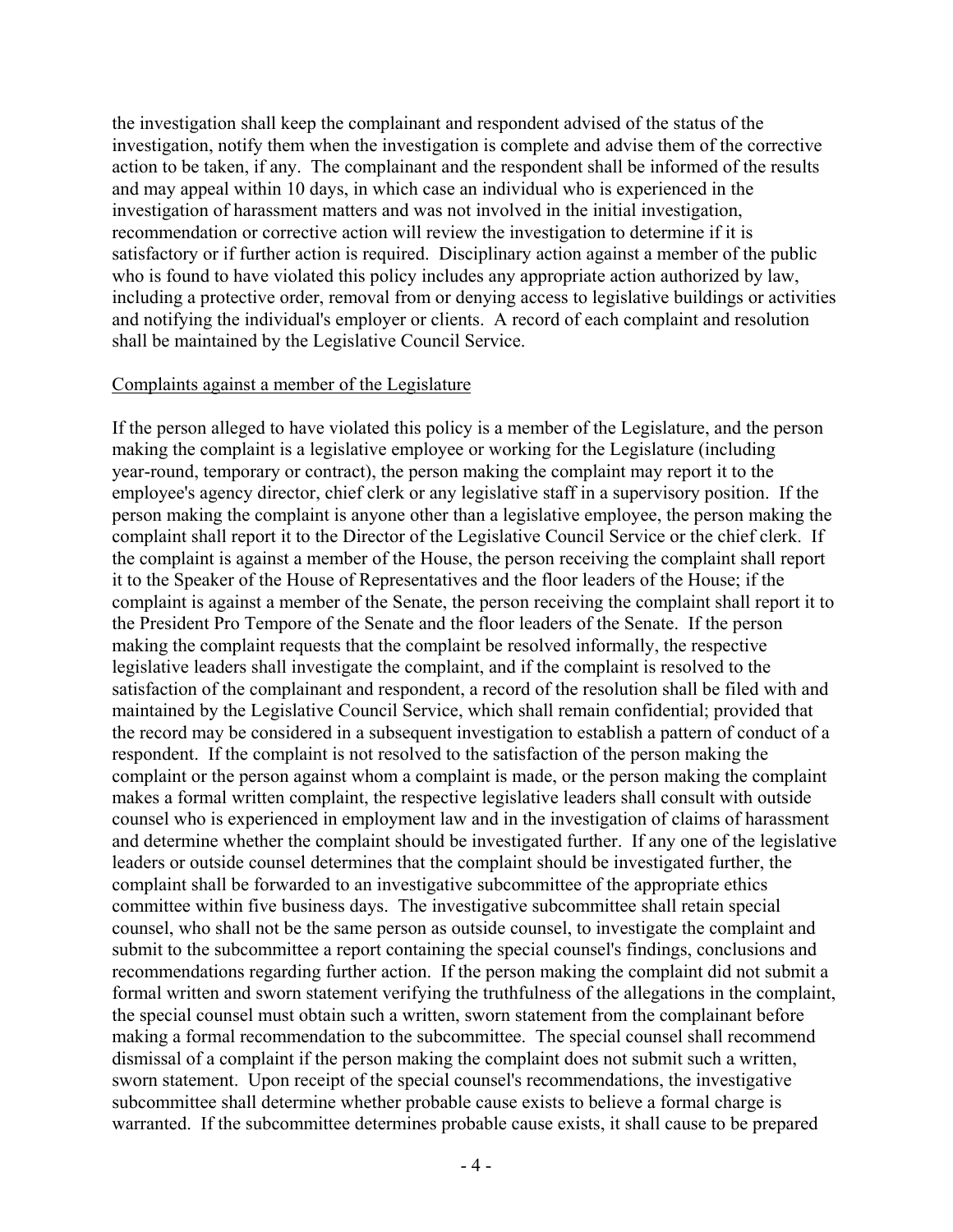and presented a charging document to the appropriate ethics subcommittee during the interim or standing committee during session. The ethics subcommittee or committee shall hear the matter in accordance with its procedures and make a recommendation to the body. Sanctions against a legislator who is found to have violated this policy include reprimand, censure or expulsion. Sections 2-15-7 through 2-15-12 NMSA 1978; Senate Rules 9-13-1 through 9-13-6; House Rules 9-13-1 through 9-13-7; or Legislative Council Policy No. 15 shall apply to the process regarding complaints against legislators, as appropriate for the respective legislative body and whether in session or during the interim. A record of each complaint and resolution shall be maintained by the Legislative Council Service.

### Implementation of This Policy

The Legislature will ensure that this policy is disseminated and posted on the Legislature's website, included in the appropriate employee handbooks and posted throughout the State Capitol. The policy shall be reviewed at least once every two years. All legislators and employees must be trained on the policy for a minimum of four hours every two years by an individual or entity that specializes in harassment prevention.

A complaint of harassment or other information provided in support of the complaint that is found to be intentionally or recklessly dishonest or malicious will be deemed a violation of this policy. (As amended January 20, 2020.)